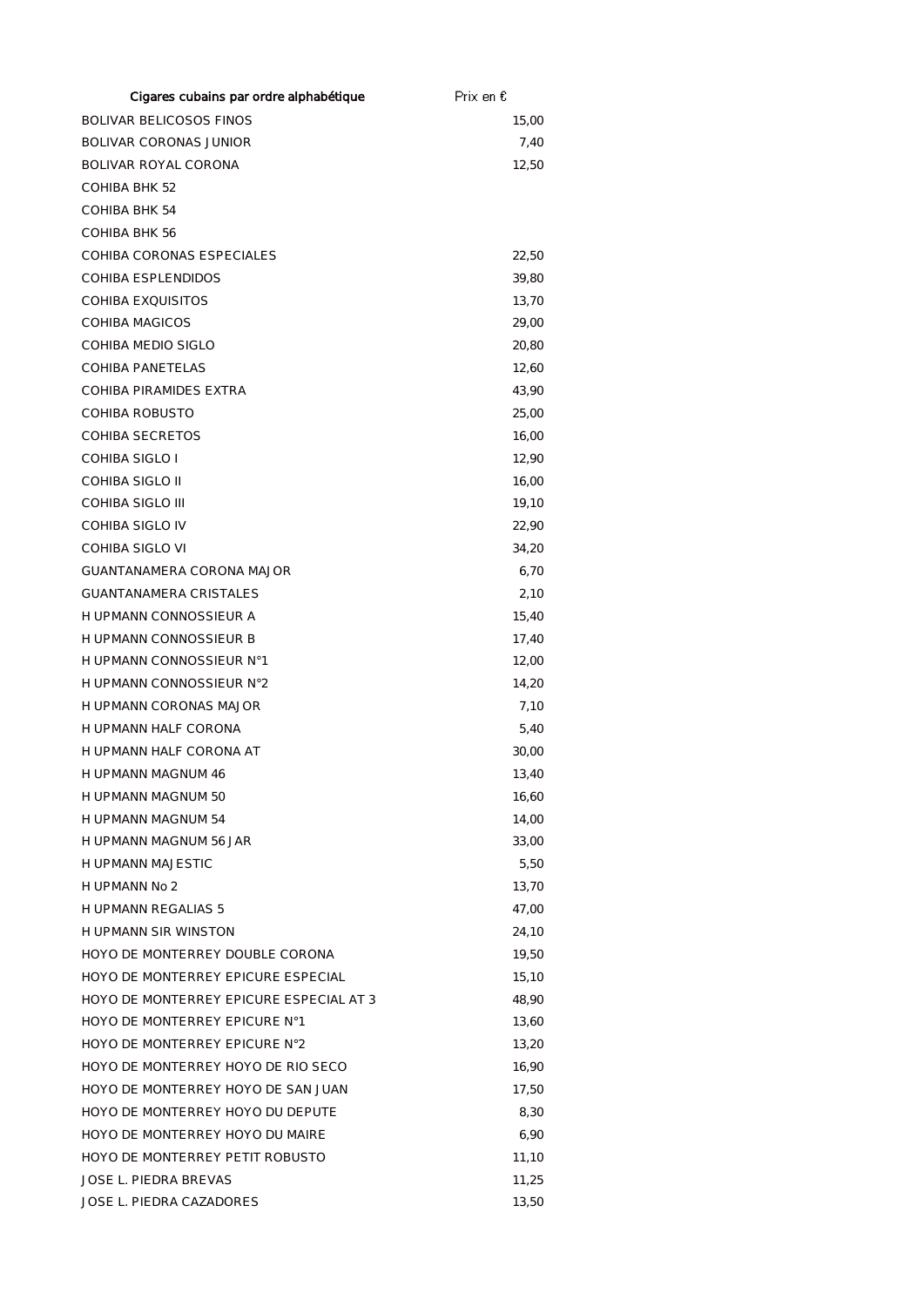| JOSE L. PIEDRA CONSERVAS           | 12,25 |
|------------------------------------|-------|
| JOSE L. PIEDRA PETIT CABALLEROS 12 | 32,40 |
| JOSE L. PIEDRA PETIT CABALLEROS 3  | 8.10  |
| JOSE L. PIEDRA PETIT CAZADORES     | 9,00  |
| <b>JUAN LOPEZ SELECCION N°2</b>    | 12,00 |
| LA FLOR DE CANO ELEGIDOS           | 4,00  |
| <b>MONTECRISTO 1935 DUMAS</b>      | 18,10 |
| MONTECRISTO 1935 LEYENDA           | 25,80 |
| MONTECRISTO DOUBLE EDMUNDO         | 16,40 |
| MONTECRISTO EAGLE                  | 18,30 |
| MONTECRISTO EDMUNDO                | 14,80 |
| MONTECRISTO ESPECIAL N°2           | 14,20 |
| MONTECRISTO JOYITAS                | 7,60  |
| MONTECRISTO JUNIOR                 | 8,10  |
| MONTECRISTO MASTER                 | 14,30 |
| MONTECRISTO MEDIA CORONA           | 8,40  |
| MONTECRISTO N°2                    | 16,50 |
| MONTECRISTO N°3                    | 14,00 |
| MONTECRISTO N°4                    | 10,20 |
| <b>MONTECRISTO N°5</b>             | 8,10  |
| MONTECRISTO PETIT EDMUNDO          | 12,90 |
| MONTECRISTO PETIT N°2              | 12,40 |
| <b>MONTECRISTO REGATA</b>          | 11,80 |
| PARTAGAS ARISTOCRATS               | 4,90  |
| PARTAGAS CABINET 8-9-8             | 16,90 |
| PARTAGAS D No4                     | 13,50 |
| PARTAGAS D No5                     | 12,70 |
| PARTAGAS D No6                     | 9,60  |
| PARTAGAS DE LUXE                   | 7,40  |
| PARTAGAS E No2                     | 15,20 |
| PARTAGAS LINFA MADURO N°1          | 14,30 |
| PARTAGAS LUSITANIA                 | 21,00 |
| PARTAGAS MILLE FLEURS              | 5,25  |
| PARTAGAS P No2                     | 16.40 |
| PARTAGAS P No2 AT                  | 16,90 |
| PARTAGAS PRESIDENTES               | 11,70 |
| PARTAGAS SHORTS                    | 7,70  |
| POR LARRANAGA GALANES              | 9,50  |
| POR LARRANAGA MONTECARLOS          | 5,20  |
| POR LARRANAGA PICADORES            | 9,80  |
| PUNCH <sub>48</sub>                | 13,80 |
| PUNCH DOUBLE CORONA                | 18,80 |
| PUNCH PUNCH                        | 12,80 |
| PUNCH SHORT PUNCH                  | 11,30 |
| <b>QUAI D'ORSAY N°50</b>           | 9,50  |
| QUAI D'ORSAY N°54                  | 12,20 |
| QUINTERO BREVAS                    | 72,50 |
| QUINTERO FAVORITOS                 | 19,00 |
| QUINTERO LONDRES EXTRA             | 3,20  |
| QUINTERO PANETELAS                 | 3,00  |
|                                    |       |